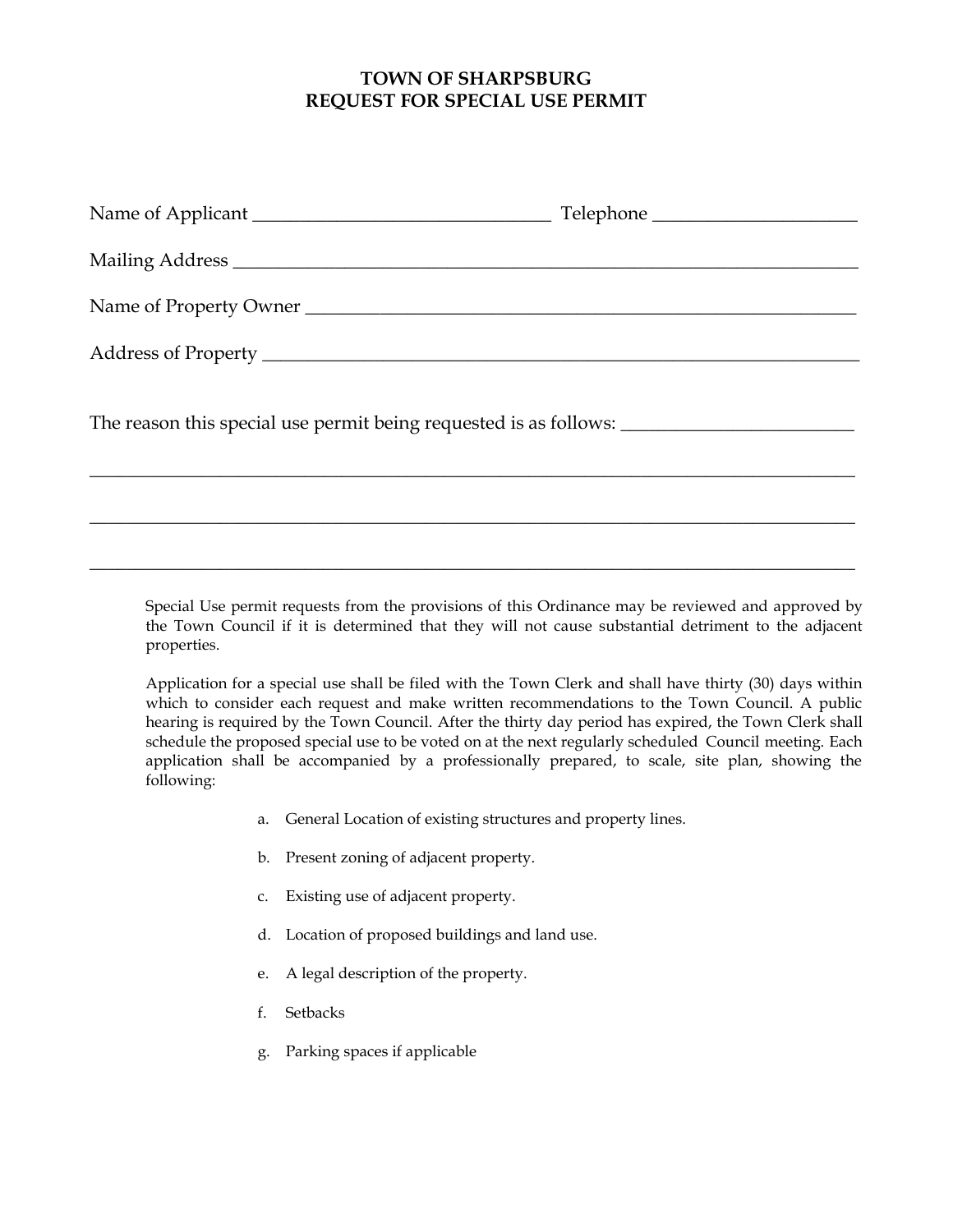In order to grant approval of a special use permit, the Town Council must find the following standards have been met (if applicable):

- 1. Compliance with the Town of Sharpsburg's zoning ordinance.
- 2. The character and use of buildings and structures adjoining or in the vicinity of the subject property.
- 3. The compatibility of the proposed use at the subject property to the present uses of the buildings, structures, or properties adjoining or in the vicinity of the subject property.
- 4. Impact of the proposed use on nearby properties, including existing and possible future uses.
- 5. Impact of the proposed use on public facilities, utilities and public infrastructure.
- 6. Appropriateness of the proposed use as related to the Town's land use plan.
- 7. The number of persons residing, studying, working in or otherwise occupying buildings adjoining or in the vicinity of the subject property.
- 8. Traffic conditions in the area of the proposed use and possible aggravation of traffic conditions by the proposed use.
- 9. Accessibility of building for fire and police protection.
- 10. Materials of combustible, explosive or inflammable nature to be sold, stored, or kept on the premises.
- 11. Protection of occupants of adjoining and surrounding buildings from noise, dust, grasses, pollution.
- 12. Population density in the surrounding area and threats to the public safety created by the proposed use.
- 13. Relationship of the proposed use to the neighboring areas in the context of how the use might service of have utility to the area.
- 14. Adequacy of the site in terms of protecting and screening nearby properties from adverse impacts which might result from the proposed use.
- 15. The number, size, and type of signs proposed for the site.
- 16. The amount and location of open space on the site.
- 17. Hours and manner of operation of the proposed use.

.

- 18. The type of electrical illumination for the proposed use with special reference to its effects on nearby structures and the glare, if any, from such illumination in surrounding sleeping quarters.
- 19. Adequacy of available parking and ingress and egress to the property.
- 20. Impact of the proposed use on the property values of surrounding properties at the uses for which the surrounding properties are presently being used.